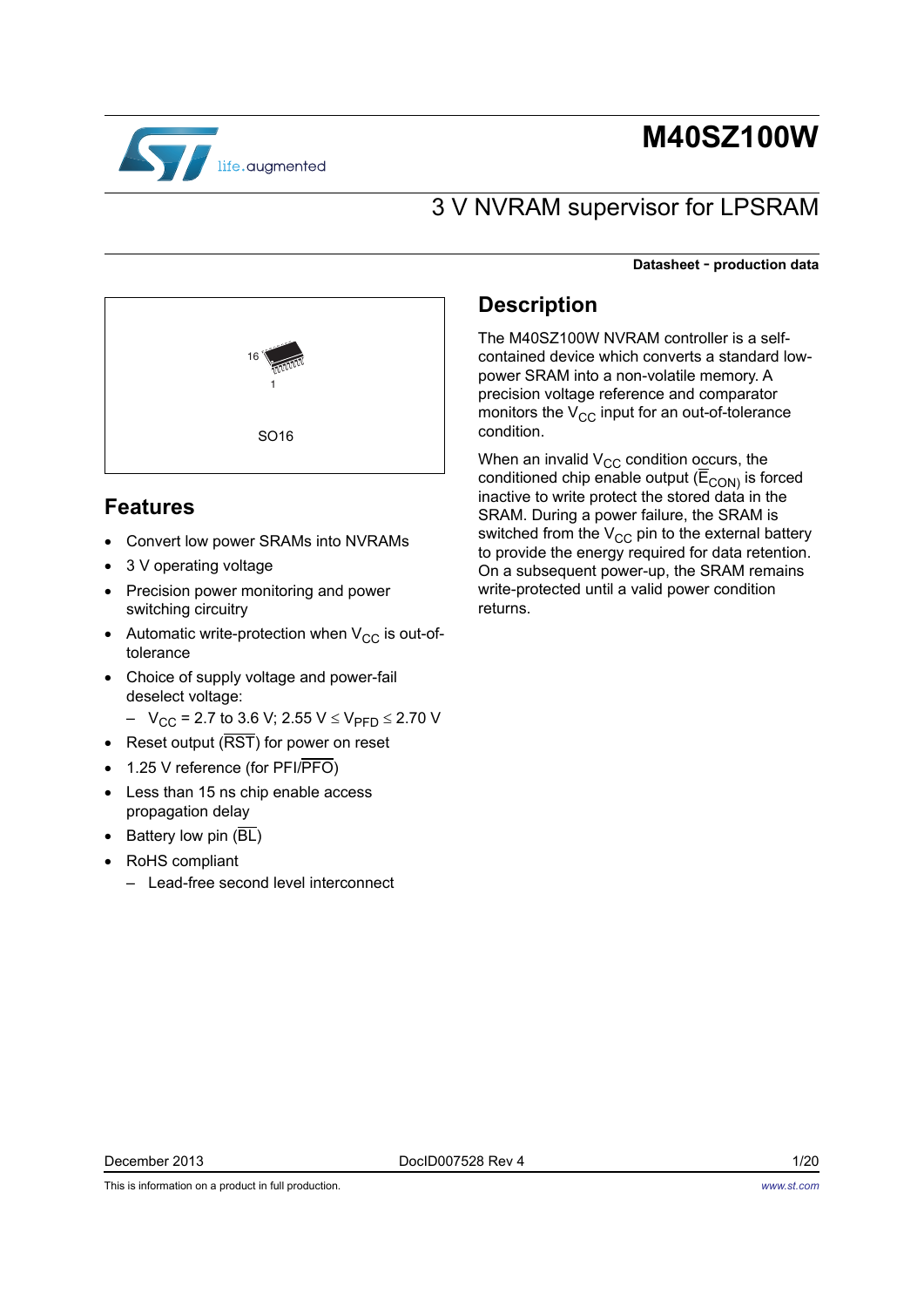# **Contents**

| 1                |     |
|------------------|-----|
| $\overline{2}$   |     |
|                  | 2.1 |
|                  | 2.2 |
|                  | 2.3 |
|                  | 2.4 |
|                  | 2.5 |
|                  | 2.6 |
| $\overline{3}$   |     |
| $\boldsymbol{4}$ |     |
| 5                |     |
| 6                |     |
| $\overline{7}$   |     |

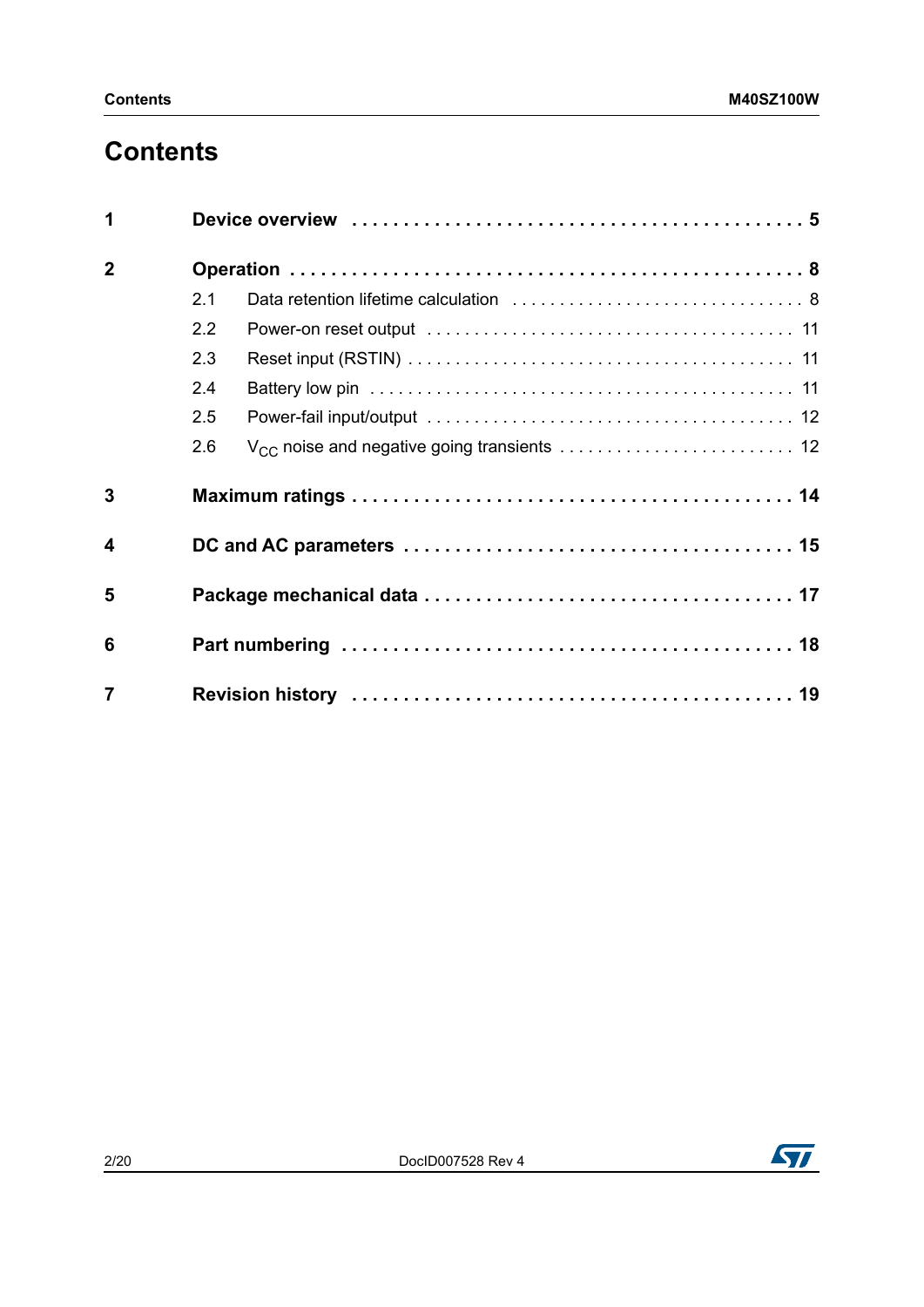# **List of tables**

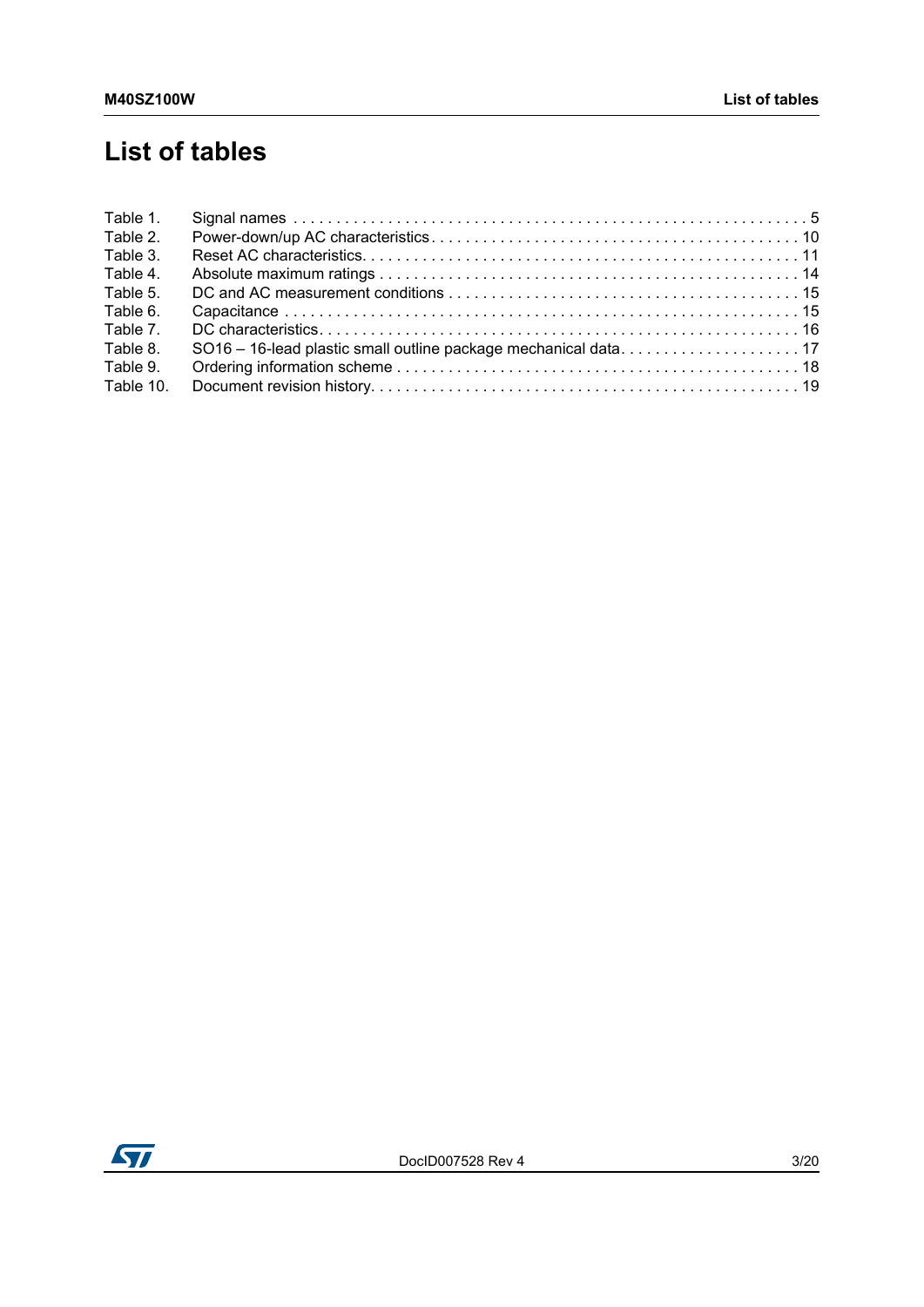# **List of figures**

| Figure 1.  |  |
|------------|--|
| Figure 2.  |  |
| Figure 3.  |  |
| Figure 4.  |  |
| Figure 5.  |  |
| Figure 6.  |  |
| Figure 7.  |  |
| Figure 8.  |  |
| Figure 9.  |  |
| Figure 10. |  |
|            |  |

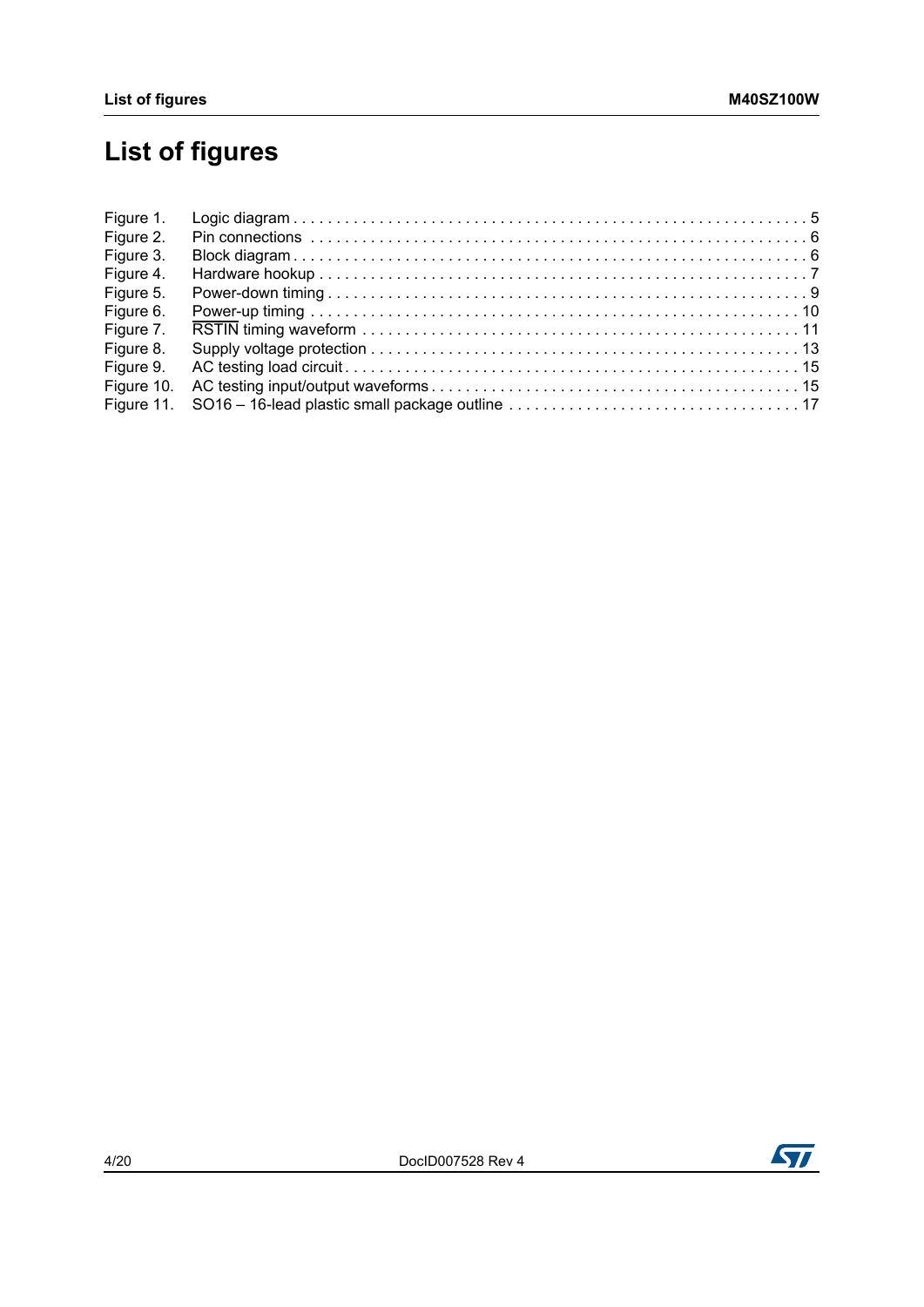## <span id="page-4-0"></span>**1 Device overview**

<span id="page-4-2"></span>

### **Figure 1. Logic diagram**

### **Table 1. Signal names**

<span id="page-4-1"></span>

| Ē                                    | Chip enable input               |
|--------------------------------------|---------------------------------|
| $\overline{\mathsf{E}}_\mathsf{CON}$ | Conditioned chip enable output  |
| $\overline{RST}$                     | Reset output (open drain)       |
| <b>RSTIN</b>                         | Reset input                     |
| $\overline{BL}$                      | Battery low output (open drain) |
| $V_{\text{OUT}}$                     | Supply voltage output           |
| $V_{\rm CC}$                         | Supply voltage                  |
| V <sub>BAT</sub>                     | Backup supply voltage           |
| PFI                                  | Power fail input                |
| <b>PFO</b>                           | Power fail output               |
| $V_{SS}$                             | Ground                          |
| <b>NC</b>                            | Not connected internally        |

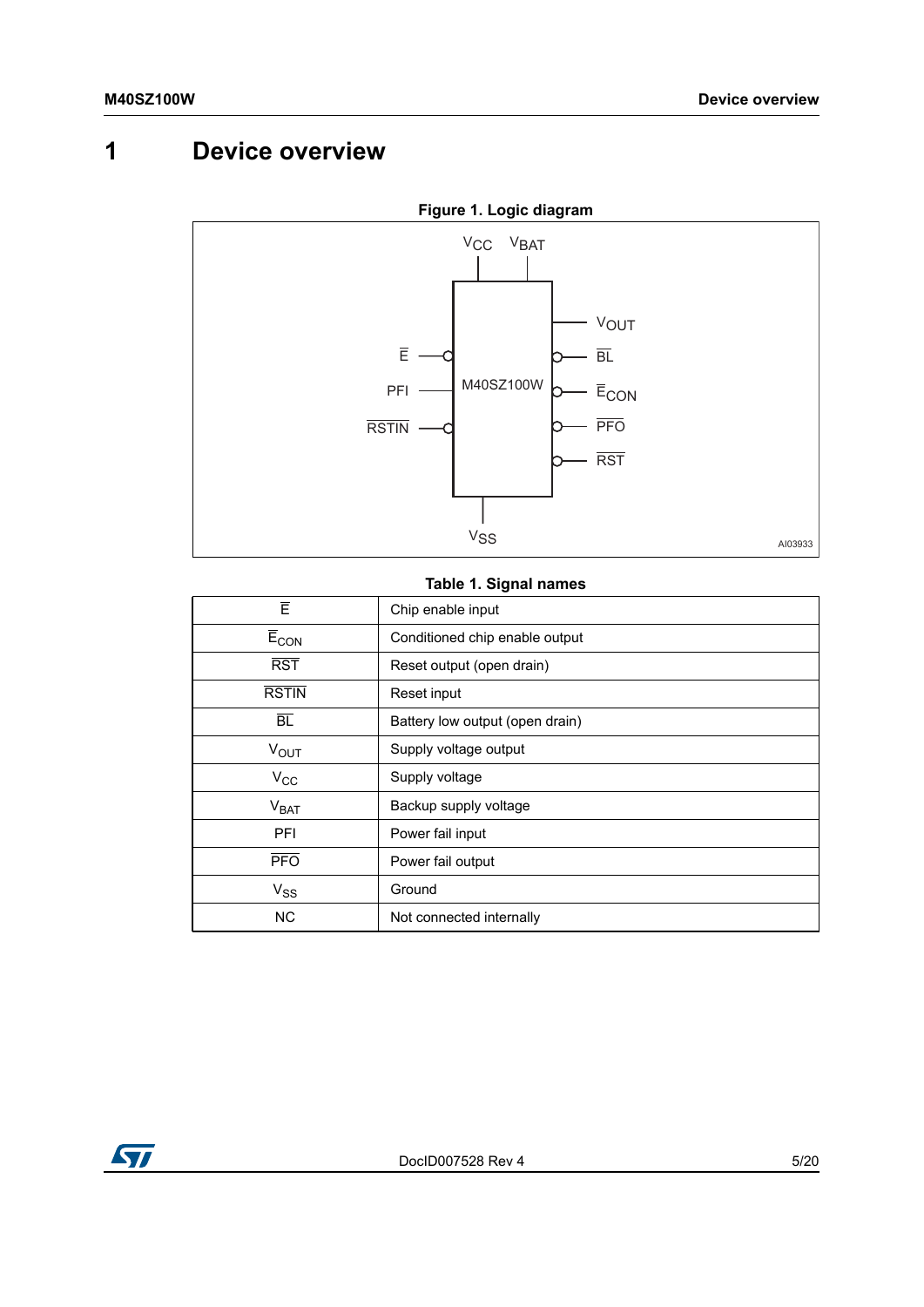<span id="page-5-0"></span>





<span id="page-5-1"></span>

1. Open drain output

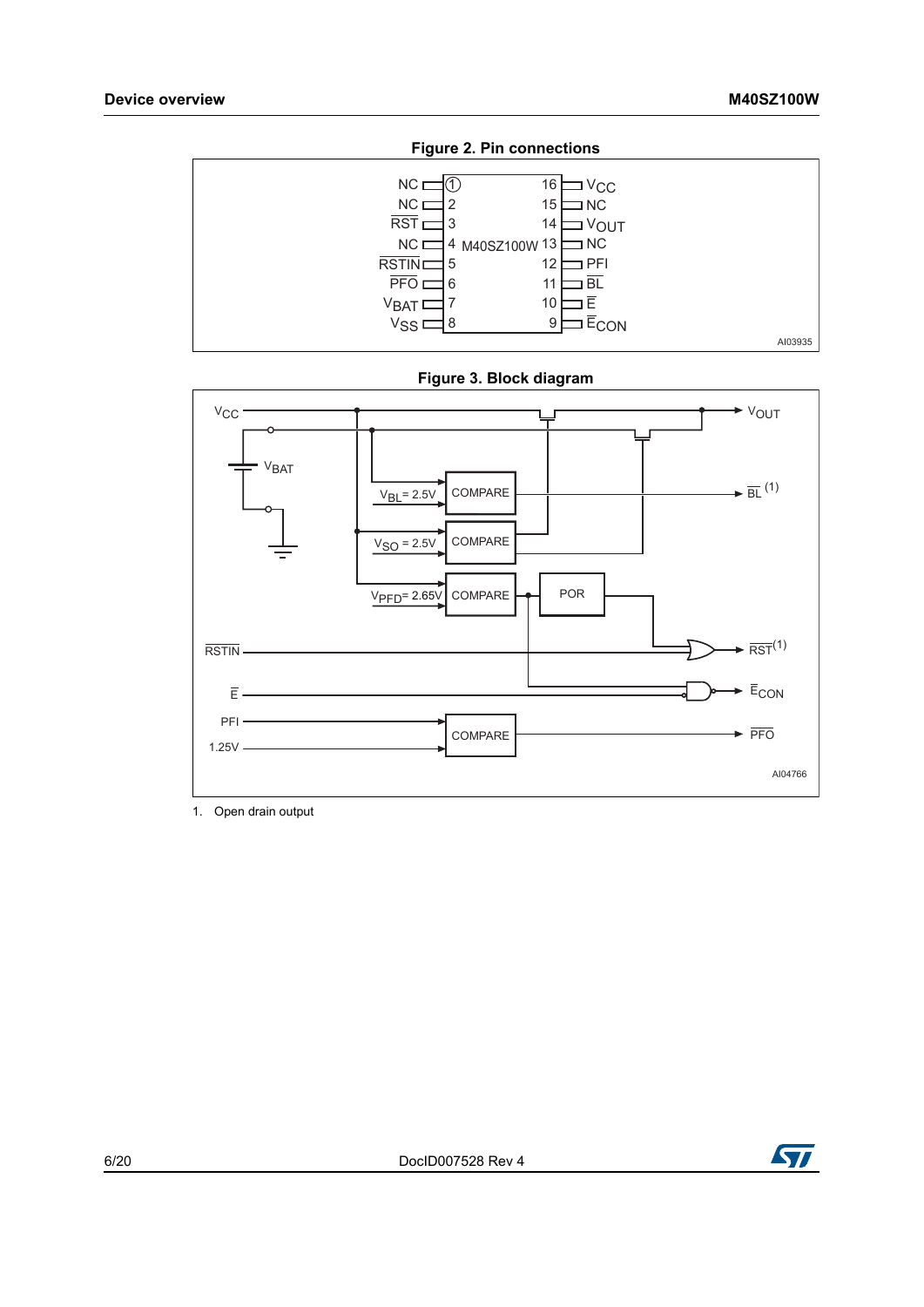<span id="page-6-0"></span>

**Figure 4. Hardware hookup**

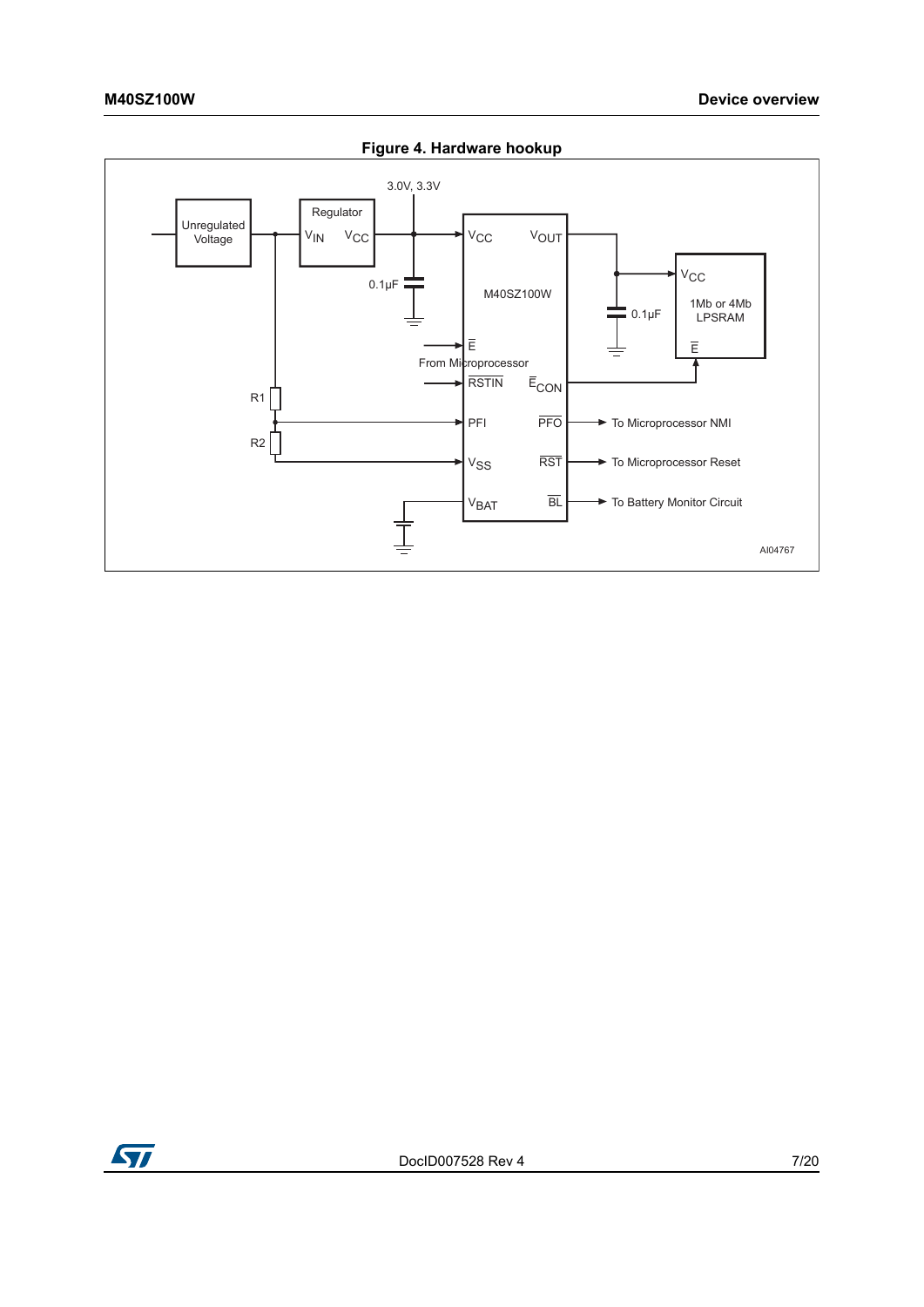## <span id="page-7-0"></span>**2 Operation**

The M40SZ100W, as shown in *[Figure 4 on page 7](#page-6-0)*, can control one (two, if placed in parallel) standard low-power SRAM. This SRAM must be configured to have the chip enable input disable all other input signals. Most slow, low-power SRAMs are configured like this, however many fast SRAMs are not. During normal operating conditions, the conditioned chip enable ( $\overline{E}_{\text{CON}}$ ) output pin follows the chip enable ( $\overline{E}$ ) input pin with timing shown in *[Table 2 on page 10](#page-9-0).* An internal switch connects  $V_{CC}$  to  $V_{OUT}$ . This switch has a voltage drop of less than 0.3 V ( $I_{\text{OUT1}}$ ).

When  $V_{CC}$  degrades during a power failure,  $\overline{E}_{CON}$  is forced inactive independent of  $\overline{E}$ . In this situation, the SRAM is unconditionally write protected as  $V_{CC}$  falls below an out-oftolerance threshold ( $V_{\text{PFD}}$ ). For the M40SZ100W the power fail detection value associated with V<sub>PFD</sub> is shown in *[Table 7 on page 16](#page-15-0)*.

If chip enable access is in progress during a power fail detection, that memory cycle continues to completion before the memory is write protected. If the memory cycle is not terminated within time t<sub>WPT</sub>,  $\overline{E}_{CON}$  is unconditionally driven high, write protecting the SRAM. A power failure during a WRITE cycle may corrupt data at the currently addressed location, but does not jeopardize the rest of the SRAM's contents. At voltages below  $V_{\text{PFD}}$  (min), the user can be assured the memory will be write protected within the Write Protect Time  $(t_{WPT})$ provided the V<sub>CC</sub> fall time does not exceed t<sub>F</sub> (see *[Table 2 on page 10](#page-9-0)*).

As  $V_{CC}$  continues to degrade, the internal switch disconnects  $V_{CC}$  and connects the internal battery to  $V_{\text{OUT}}$ . This occurs at the switchover voltage ( $V_{\text{SO}}$ ). Below the  $V_{\text{SO}}$ , the battery provides a voltage V<sub>OHB</sub> to the SRAM and can supply current I<sub>OUT2</sub> (see *Table 7 on [page 16](#page-15-0)*).

When V<sub>CC</sub> rises above V<sub>SO</sub>, V<sub>OUT</sub> is switched back to the supply voltage. Output  $\overline{E}_{CON}$  is held inactive for t<sub>CER</sub> (120 ms maximum) after the power supply has reached V<sub>PFD</sub>, independent of the E input, to allow for processor stabilization (see *[Figure 6 on page 10](#page-9-1)*).

### <span id="page-7-1"></span>**2.1 Data retention lifetime calculation**

Most low power SRAMs on the market today can be used with the M40SZ100W NVRAM controller. There are, however some criteria which should be used in making the final choice of which SRAM to use. The SRAM must be designed in a way where the chip enable input disables all other inputs to the SRAM. This allows inputs to the M40SZ100W and SRAMs to be "Don't care" once V<sub>CC</sub> falls below V<sub>PFD</sub>(min) (see *[Figure 5 on page 9](#page-8-0)*). The SRAM should also guarantee data retention down to  $V_{CC}$  = 2.0 V. The chip enable access time must be sufficient to meet the system needs with the chip enable propagation delays included.

If data retention lifetime is a critical parameter for the system, it is important to review the data retention current specifications for the particular SRAMs being evaluated. Most SRAMs specify a data retention current at 3.0 V. Manufacturers generally specify a typical condition for room temperature along with a worst case condition (generally at elevated temperatures). The system level requirements will determine the choice of which value to use. The data retention current value of the SRAMs can then be added to the  $I_{CCDR}$  value of the M40SZ100W to determine the total current requirements for data retention.

**Caution:** Take care to avoid inadvertent discharge through  $V_{OUT}$  and  $\overline{E}_{CON}$  after battery has been attached.

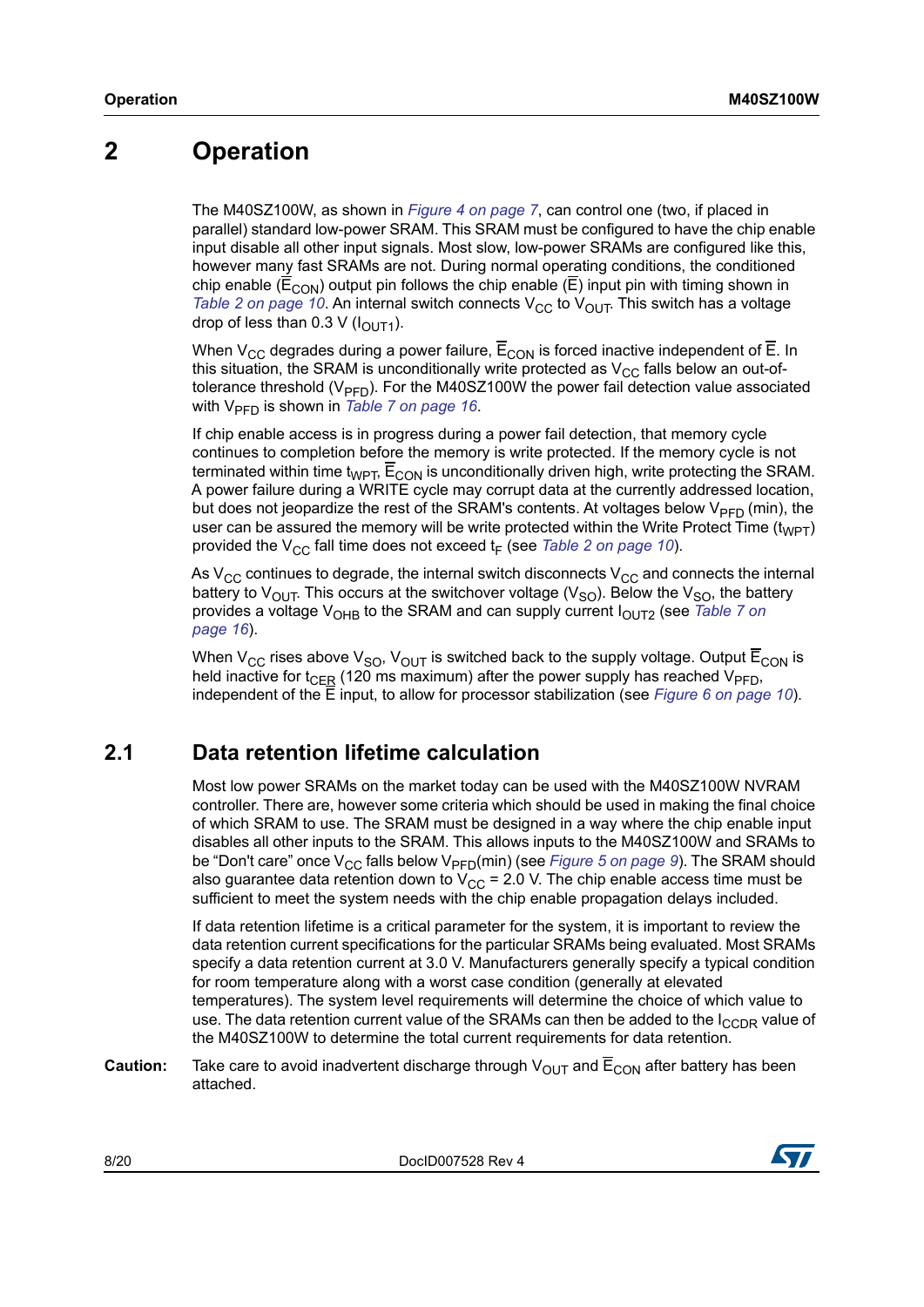For a further more detailed review of lifetime calculations, please see application note AN1012.

<span id="page-8-0"></span>

**Figure 5. Power-down timing**

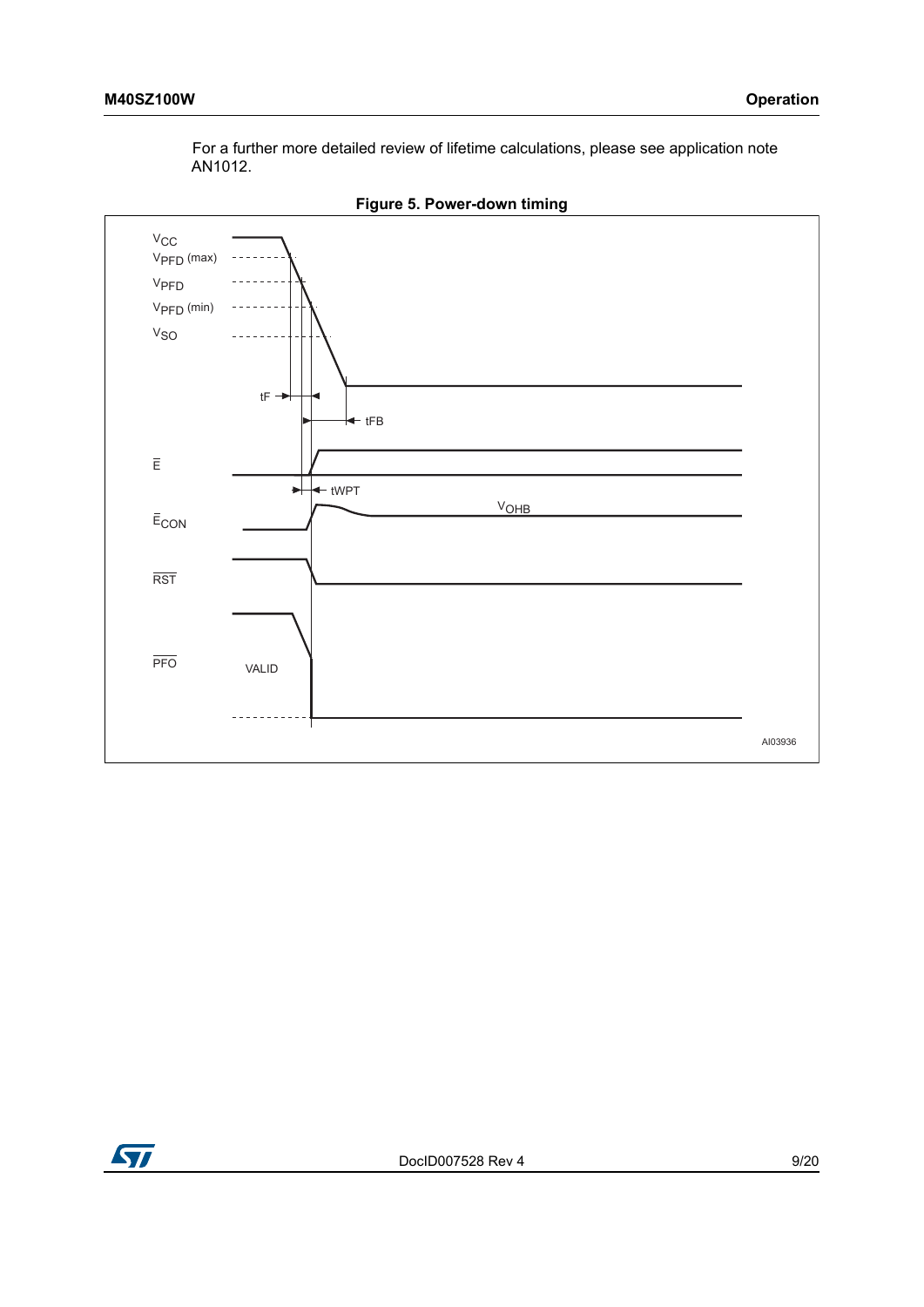<span id="page-9-1"></span>

|  | Table 2. Power-down/up AC characteristics |
|--|-------------------------------------------|
|  |                                           |

<span id="page-9-0"></span>

| Symbol                  | Parameter <sup>(1)</sup>                                                   | <b>Min</b> | Max | <b>Unit</b> |
|-------------------------|----------------------------------------------------------------------------|------------|-----|-------------|
| $t_F^{(2)}$             | $V_{\text{PFD}}$ (max) to $V_{\text{PFD}}$ (min) $V_{\text{CC}}$ fall time | 300        |     | μs          |
| $t_{FB}$ <sup>(3)</sup> | $V_{\text{PFD}}$ (min) to $V_{SS}$ $V_{CC}$ fall time                      | 10         |     | μs          |
| t <sub>PFD</sub>        | PFI to PFO propagation delay                                               | 15         | 25  | μs          |
| t <sub>R</sub>          | $V_{\text{PFD}}(min)$ to $V_{\text{PFD}}$ (max) $V_{\text{CC}}$ rise time  | 10         |     | μs          |
| <sup>t</sup> EPD        | Chip enable propagation delay (low or high)                                |            | 15  | ns          |
| t <sub>RB</sub>         | $V_{SS}$ to $V_{\text{PFD}}$ (min) $V_{CC}$ rise time                      | 1          |     | μs          |
| $t_{CER}$               | Chip enable recovery                                                       | 40         | 120 | ms          |
| <sup>t</sup> REC        | $V_{\text{PFD}}$ (max) to $\overline{\text{RST}}$ high                     | 40         | 200 | ms          |
| t <sub>WPT</sub>        | Write protect time                                                         | 40         | 200 | μs          |

1. Valid for ambient operating temperature:  $T_A = -40$  to 85 °C; V<sub>CC</sub> = 2.7 to 3.6 V (except where noted).

2. V<sub>PFD</sub> (max) to V<sub>PFD</sub> (min) fall time of less than t<sub>F</sub> may result in deselection/write protection not occurring until 200 μs after  $V_{\text{CC}}$  passes  $V_{\text{PFD}}$  (min).

3.  $V_{\text{PFD}}$  (min) to  $V_{\text{SS}}$  fall time of less than t<sub>FB</sub> may cause corruption of RAM data.

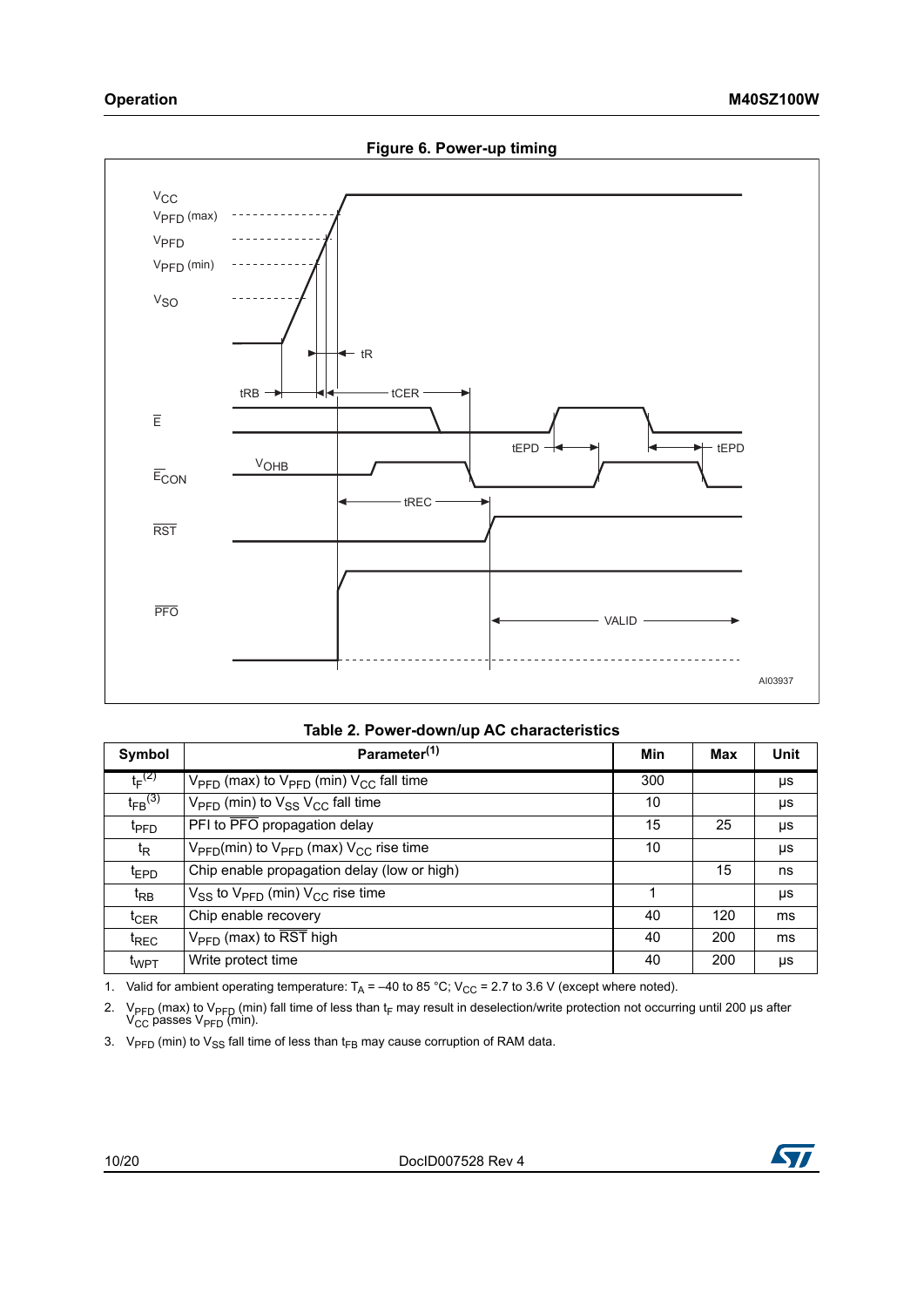### <span id="page-10-0"></span>**2.2 Power-on reset output**

All microprocessors have a reset input which forces them to a known state when starting. The M40SZ100W has a reset output ( $\overline{RST}$ ) pin which is guaranteed to be low by  $V_{\text{PFD}}$  (see *[Table 7 on page 16](#page-15-0)*). This signal is an open drain configuration. An appropriate pull-up resistor to  $V_{CC}$  should be chosen to control the rise time. This signal will be valid for all voltage conditions, even when  $V_{CC}$  equals  $V_{SS}$  (with valid battery voltage).

Once V<sub>CC</sub> exceeds the power failure detect voltage V<sub>PFD</sub>, an internal timer keeps RST low for  $t_{\text{RFC}}$  to allow the power supply to stabilize.

## <span id="page-10-1"></span>**2.3 Reset input (RSTIN)**

The M40SZ100W provides one independent input which can generate an output reset. The duration and function of this reset is identical to a reset generated by a power cycle. *[Table 3](#page-10-3)* and *Figure* 7 illustrate the AC reset characteristics of this function. Pulses shorter than  $t_{\text{RI RH}}$ will not generate a reset condition. RSTIN is internally pulled up to  $V_{CC}$  through a 100 k $\Omega$ resistor.

<span id="page-10-4"></span>

#### **Figure 7. RSTIN timing waveform**

1. With pull-up resistor

**Table 3. Reset AC characteristics**

<span id="page-10-3"></span>

| Symbol                           | Parameter <sup>(1)</sup>       | Min | Max | Unit |
|----------------------------------|--------------------------------|-----|-----|------|
| <sup>I</sup> RLRH <sup>(2)</sup> | <b>RSTIN low to RSTIN high</b> | 200 |     | ns   |
| $R1HRH^{(3)}$                    | RSTIN high to RST high         | 40  | 200 | ms   |

1. Valid for ambient operating temperature:  $T_A = -40$  to 85 °C; V<sub>CC</sub> = 2.7 to 3.6 V (except where noted).

2. Pulse width less than 50 ns will result in no RESET (for noise immunity).

3.  $C_1 = 50$  pF (see *[Figure 9 on page 15](#page-14-3)*).

### <span id="page-10-2"></span>**2.4 Battery low pin**

The M40SZ100W automatically performs battery voltage monitoring upon power-up, and at factory-programmed time intervals of at least 24 hours. The Battery Low  $(\overline{BL})$  pin will be asserted if the battery voltage is found to be less than approximately 2.5 V. The  $\overline{BL}$  pin will remain asserted until completion of battery replacement and subsequent battery low monitoring tests, either during the next power-up sequence or the next scheduled 24-hour interval.

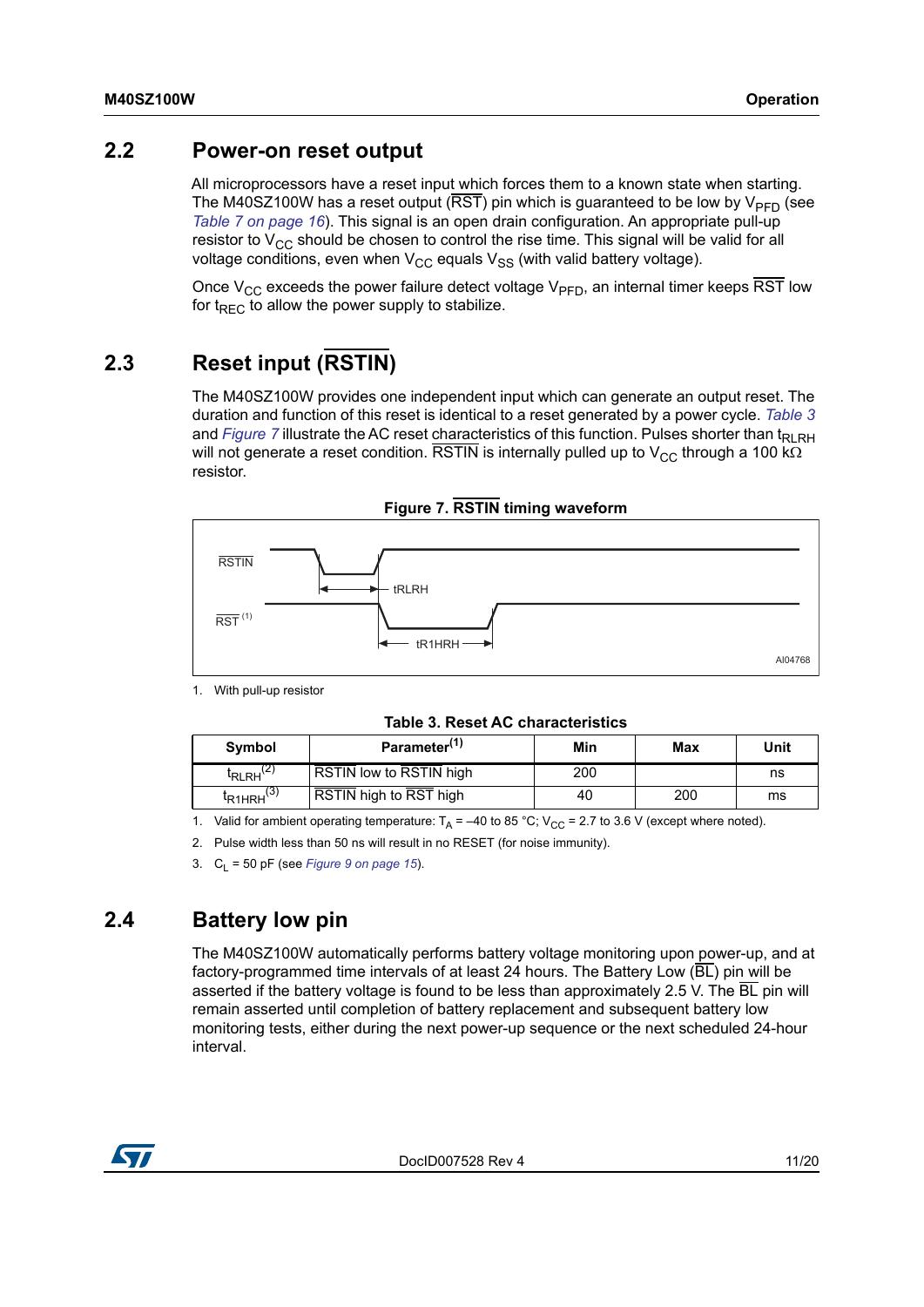If a battery low is generated during a power-up sequence, this indicates that the battery is below 2.5 V and may not be able to maintain data integrity in the SRAM. Data should be considered suspect, and verified as correct. A fresh battery should be installed.

If a battery low indication is generated during the 24-hour interval check, this indicates that the battery is near end of life. However, data is not compromised due to the fact that a nominal  $V_{CC}$  is supplied. In order to insure data integrity during subsequent periods of battery back-up mode, the battery should be replaced.

The M40SZ100W only monitors the battery when a nominal  $V_{CC}$  is applied to the device. Thus applications which require extensive durations in the battery backup mode should be powered-up periodically (at least once every few months) in order for this technique to be beneficial. Additionally, if a battery low is indicated, data integrity should be verified upon power-up via a checksum or other technique. The  $\overline{BL}$  pin is an open drain output and an appropriate pull-up resistor to  $V_{CC}$  should be chosen to control the rise time.

### <span id="page-11-0"></span>**2.5 Power-fail input/output**

The power-fail input (PFI) is compared to an internal reference voltage (independent from the  $V_{\text{PFD}}$  comparator). If PFI is less than the power-fail threshold ( $V_{\text{PFD}}$ ), the power-fail output (PFO) will go low. This function is intended for use as an undervoltage detector to signal a failing power supply. Typically PFI is connected through an external voltage divider (see *[Figure 4 on page 7](#page-6-0)*) to either the unregulated DC input (if it is available) or the regulated output of the  $V_{CC}$  regulator. The voltage divider can be set up such that the voltage at PFI falls below  $V_{\text{PFI}}$  several milliseconds before the regulated  $V_{\text{CC}}$  input to the M40SZ100W or the microprocessor drops below the minimum operating voltage.

During battery backup, the power-fail comparator turns off and PFO goes (or remains) low. This occurs after V<sub>CC</sub> drops below V<sub>PFD</sub>(min). When power returns,  $\overline{\text{PFO}}$  is forced high, irrespective of  $V_{\text{PE1}}$  for the write protect time (t<sub>REC</sub>), which is the time from  $V_{\text{PED}}$  (max) until the inputs are recognized. At the end of this time, the power-fail comparator is enabled and  $\overline{PFO}$  follows PFI. If the comparator is unused, PFI should be connected to  $\mathrm{V_{SS}}$  and  $\overline{\mathrm{PFO}}$  left unconnected.

### <span id="page-11-1"></span>**2.6** V<sub>CC</sub> noise and negative going transients

 $I_{CC}$  transients, including those produced by output switching, can produce voltage fluctuations, resulting in spikes on the  $V_{CC}$  bus. These transients can be reduced if capacitors are used to store energy which stabilizes the  $V_{CC}$  bus. The energy stored in the bypass capacitors will be released as low going spikes are generated or energy will be absorbed when overshoots occur. A ceramic bypass capacitor value of 0.1 μF (as shown in *[Figure 8 on page 13](#page-12-0)*) is recommended in order to provide the needed filtering.

In addition to transients that are caused by normal SRAM operation, power cycling can generate negative voltage spikes on  $V_{CC}$  that drive it to values below  $V_{SS}$  by as much as one volt. These negative spikes can cause data corruption in the SRAM while in battery backup mode. To protect from these voltage spikes, STMicroelectronics recommends connecting a Schottky diode from  $V_{CC}$  to  $V_{SS}$  (cathode connected to  $V_{CC}$ , anode to  $V_{SS}$ ). Schottky diode 1N5817 is recommended for through hole and MBRS120T3 is recommended for surface mount.

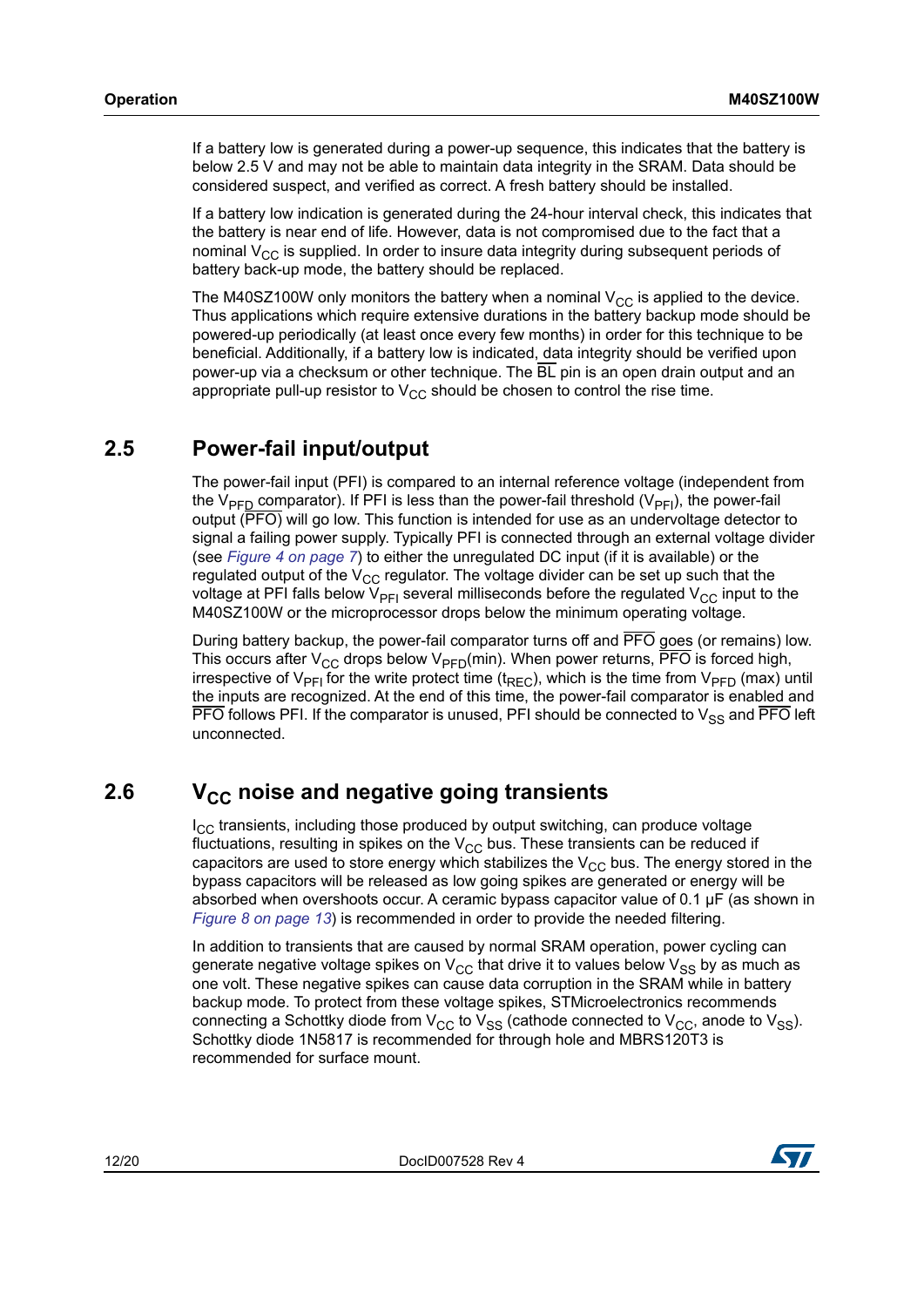

<span id="page-12-0"></span>

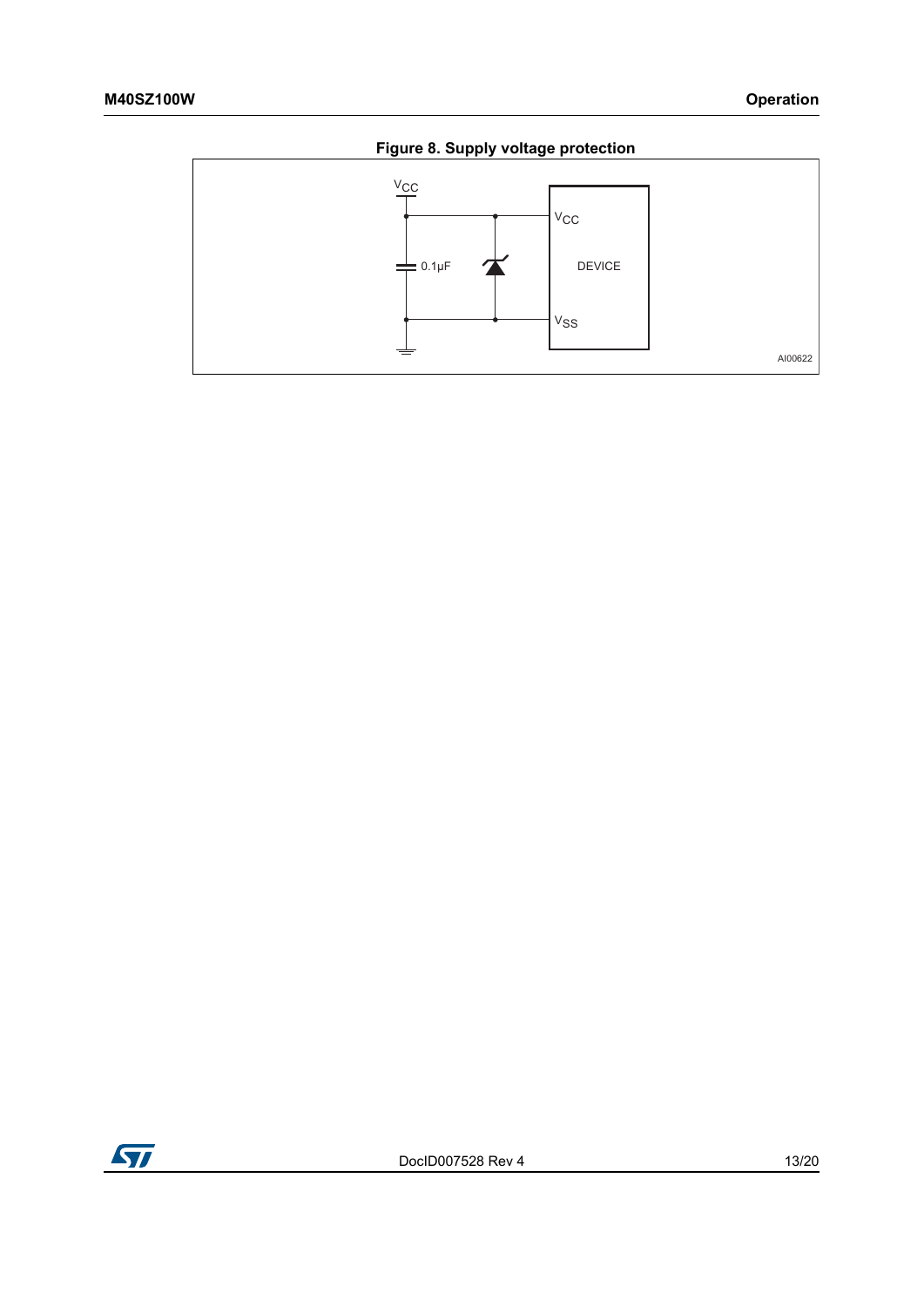## <span id="page-13-0"></span>**3 Maximum ratings**

Stressing the device above the rating listed in the absolute maximum ratings table may cause permanent damage to the device. These are stress ratings only and operation of the device at these or any other conditions above those indicated in the operating sections of this specification is not implied. Exposure to absolute maximum rating conditions for extended periods may affect device reliability.

<span id="page-13-1"></span>

| Symbol                    | <b>Parameter</b>                       | Value                          | Unit        |
|---------------------------|----------------------------------------|--------------------------------|-------------|
| $\mathsf{T}_{\text{STG}}$ | Storage temperature ( $V_{CC}$ off)    | $-55$ to 125                   | $^{\circ}C$ |
| $T_{SLD}^{(1)}$           | Lead solder temperature for 10 seconds | 260                            | $^{\circ}C$ |
| $V_{1O}$                  | Input or output voltages               | $-0.3$ to V <sub>CC</sub> +0.3 |             |
| $\rm v_{cc}$              | Supply voltage                         | $-0.3$ to 4.6                  |             |
| ∩י                        | Output current                         | 20                             | mA          |
| $P_D$                     | Power dissipation                      |                                | W           |

|  |  | Table 4. Absolute maximum ratings |  |
|--|--|-----------------------------------|--|
|--|--|-----------------------------------|--|

1. For SO package, Lead-free (Pb-free) lead finish: reflow at peak temperature of 260 °C (the time above 255 °C must not exceed 30 seconds).

**Caution:** Negative undershoots below –0.3 V are not allowed on any pin while in the battery backup mode.

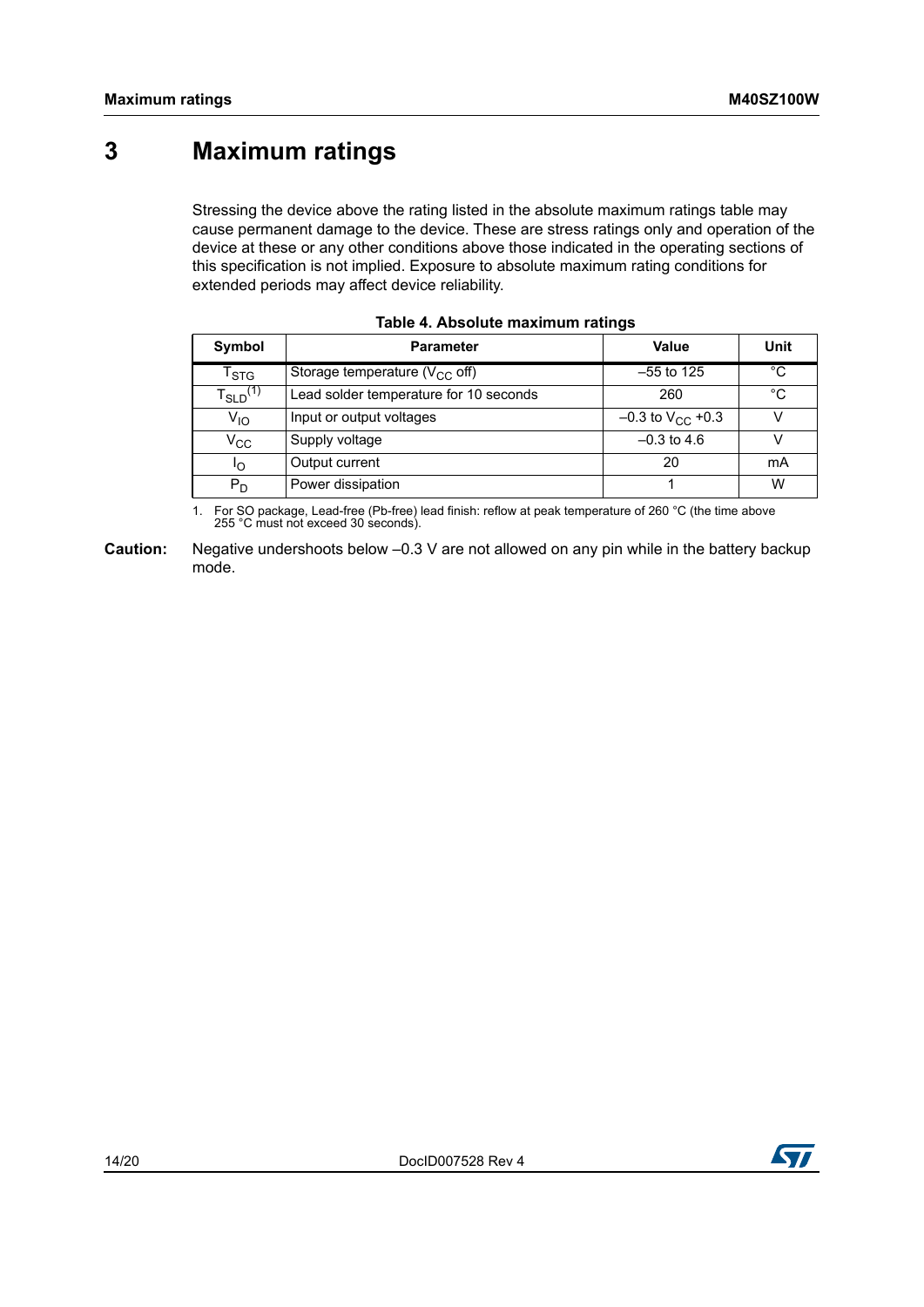## <span id="page-14-0"></span>**4 DC and AC parameters**

This section summarizes the operating and measurement conditions, as well as the DC and AC characteristics of the device. The parameters in the following DC and AC characteristic tables are derived from tests performed under the measurement conditions listed in *[Table 5:](#page-14-1)  [DC and AC measurement conditions](#page-14-1)*. Designers should check that the operating conditions in their projects match the measurement conditions when using the quoted parameters.

<span id="page-14-1"></span>

| <b>Parameter</b>                      | Value               |
|---------------------------------------|---------------------|
| $V_{CC}$ supply voltage               | 2.7 to 3.6 V        |
| Ambient operating temperature         | $-40$ to 85 °C      |
| Load capacitance $(C_1)$              | 50 pF               |
| Input rise and fall times             | $\leq 5$ ns         |
| Input pulse voltages                  | 0.2 to $0.8V_{CC}$  |
| Input and output timing ref. voltages | 0.3 to 0.7 $V_{CC}$ |

#### **Table 5. DC and AC measurement conditions**

#### **Figure 9. AC testing load circuit**

<span id="page-14-3"></span>

#### **Figure 10. AC testing input/output waveforms**

<span id="page-14-4"></span>

| $0.8V_{CC}$<br>$\cdots$ $\cdots$ $\cdots$ $\cdots$ 0.7V <sub>CC</sub> |  |
|-----------------------------------------------------------------------|--|
| $\cdots$ $\cancel{Y}$ $\ddots$ 0.3V <sub>CC</sub><br>$0.2V_{CC}$      |  |

#### **Table 6. Capacitance**

<span id="page-14-2"></span>

| Symbol                     | Parameter <sup>(1)(2)</sup> | Min                      | Max | Unit |
|----------------------------|-----------------------------|--------------------------|-----|------|
| $\mathsf{C}_{\mathsf{IN}}$ | Input capacitance           | $\overline{\phantom{0}}$ |     | рF   |
| $\sim_{\text{OUT}}^{(3)}$  | Output capacitance          | $\overline{\phantom{0}}$ | 10  | рF   |

- 1. Sampled only, not 100% tested.
- 2. At  $25 °C$ ,  $f = 1$  MHz.
- 3. Outputs deselected.

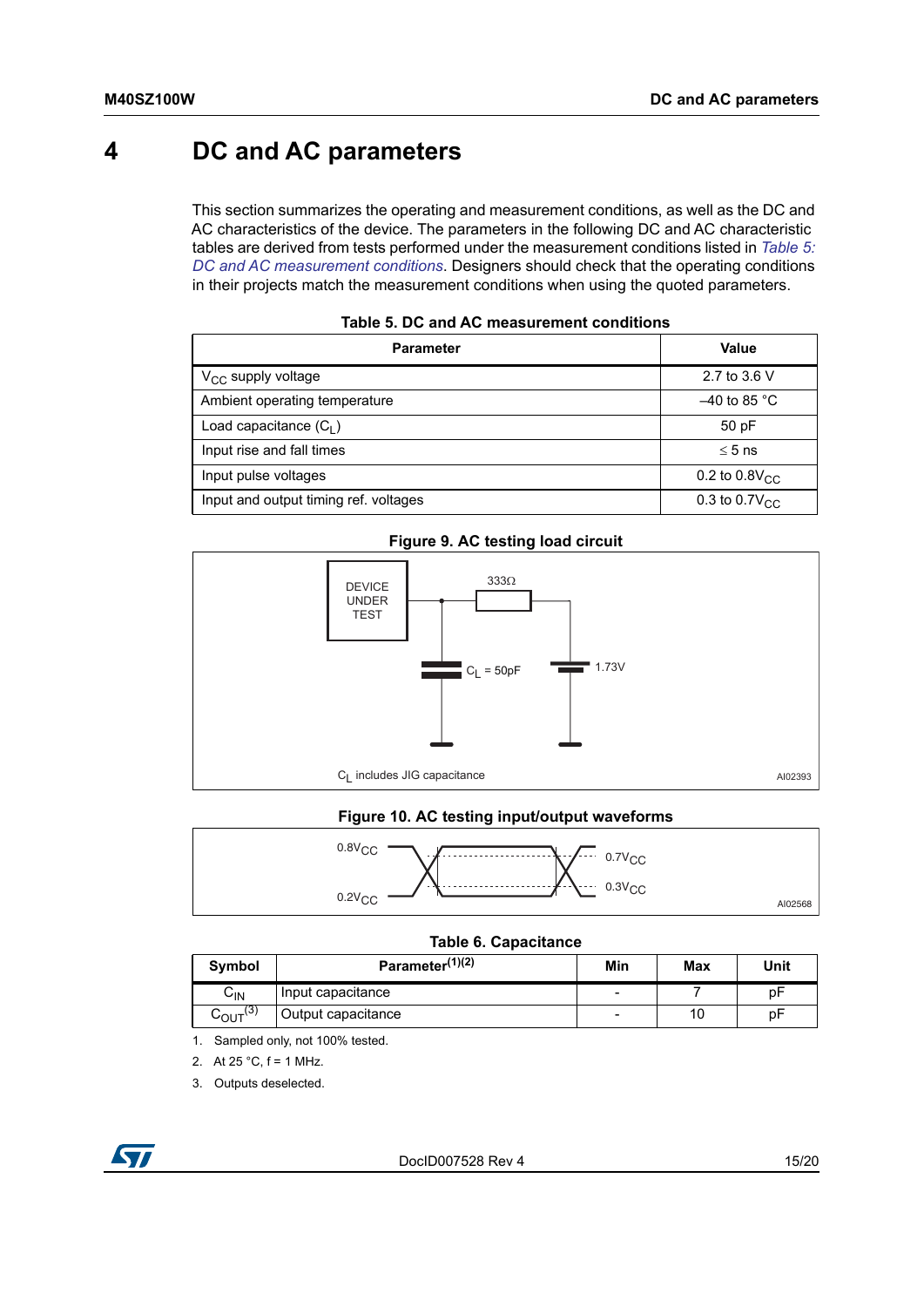<span id="page-15-0"></span>

| Sym                     | <b>Parameter</b>                           | Test condition <sup>(1)</sup>             | Min         | <b>Typ</b>     | Max            | Unit   |
|-------------------------|--------------------------------------------|-------------------------------------------|-------------|----------------|----------------|--------|
| $I_{\rm CC}$            | Supply current                             | Outputs open                              |             |                | 0.5            | mA     |
| <b>I</b> CCDR           | Data retention mode current <sup>(2)</sup> |                                           |             | 50             | 200            | nA     |
| $I_{11}^{(3)}$          | Input leakage current                      | $0 V \leq V_{IN} \leq V_{CC}$             |             |                | ±1             | μA     |
|                         | Input leakage current (PFI)                |                                           | $-25$       | $\overline{2}$ | 25             | nA     |
| $I_{LO}$ <sup>(4)</sup> | Output leakage current                     | $0 V \leq V_{OUT} \leq V_{CC}$            |             |                | ±1             | μA     |
| $I_{OUT1}^{(5)}$        | $V_{\text{OUT}}$ current (active)          | $V_{\text{OUT}}$ > $V_{\text{CC}}$ – 0.3  |             |                | 100            | mA     |
| I <sub>OUT2</sub>       | V <sub>OUT</sub> current (battery backup)  | $V_{\text{OUT}}$ > $V_{\text{BAT}}$ – 0.3 |             |                | 100            | μA     |
| V <sub>BAT</sub>        | Battery voltage                            |                                           | 2.5         | 3.0            | $3.5^{(6)}$    | V      |
| $V_{\text{IH}}$         | Input high voltage                         |                                           | $0.7V_{CC}$ |                | $V_{CC}$ + 0.3 | V      |
| $V_{IL}$                | Input low voltage                          |                                           | $-0.3$      |                | $0.3V_{CC}$    | V      |
| $V_{OH}$                | Output high voltage <sup>(6)</sup>         | $I_{OH} = -1.0$ mA                        | 2.4         |                |                | V      |
| V <sub>OHB</sub>        | $V_{OH}$ battery backup <sup>(7)</sup>     | $I_{\text{OUT2}} = -1.0 \mu A$            | 2.5         | 2.9            | 3.5            | V      |
|                         | Output low voltage                         | $I_{OL}$ = 3.0 mA                         |             |                | 0.4            | V      |
| $V_{OL}$                | Output low voltage (open<br>$drain)^{(8)}$ | $I_{OL}$ = 10 mA                          |             |                | 0.4            | $\vee$ |
| V <sub>PFD</sub>        | Power-fail deselect voltage                |                                           | 2.55        | 2.60           | 2.70           | $\vee$ |
| $V_{\sf PFI}$           | PFI input threshold                        | $V_{CC}$ = 3 V                            | 1.225       | 1.250          | 1.275          | V      |
|                         | PFI hysteresis                             | PFI rising                                |             | 20             | 70             | mV     |
| $V_{SO}$                | Battery backup switchover<br>voltage       |                                           |             | 2.5            |                | V      |

|  |  |  | Table 7. DC characteristics |
|--|--|--|-----------------------------|
|--|--|--|-----------------------------|

1. Valid for ambient operating temperature:  $T_A = -40$  to 85 °C; V<sub>CC</sub> = 2.7 to 3.6 V (except where noted).

2. Measured with  $V_{\text{OUT}}$  and  $\overline{E}_{\text{CON}}$  open.

3. RSTIN internally pulled-up to V<sub>CC</sub> through 100 k $\Omega$  resistor.

4. Outputs deselected.

- 5. External SRAM must match SUPERVISOR chip  $V_{CC}$  specification.
- 6. For PFO pin (CMOS).
- 7. Chip enable output (E<sub>CON</sub>) can only sustain CMOS leakage currents in the battery backup mode. Higher leakage currents will reduce battery life.
- 8. For RST & BL pins (open drain).

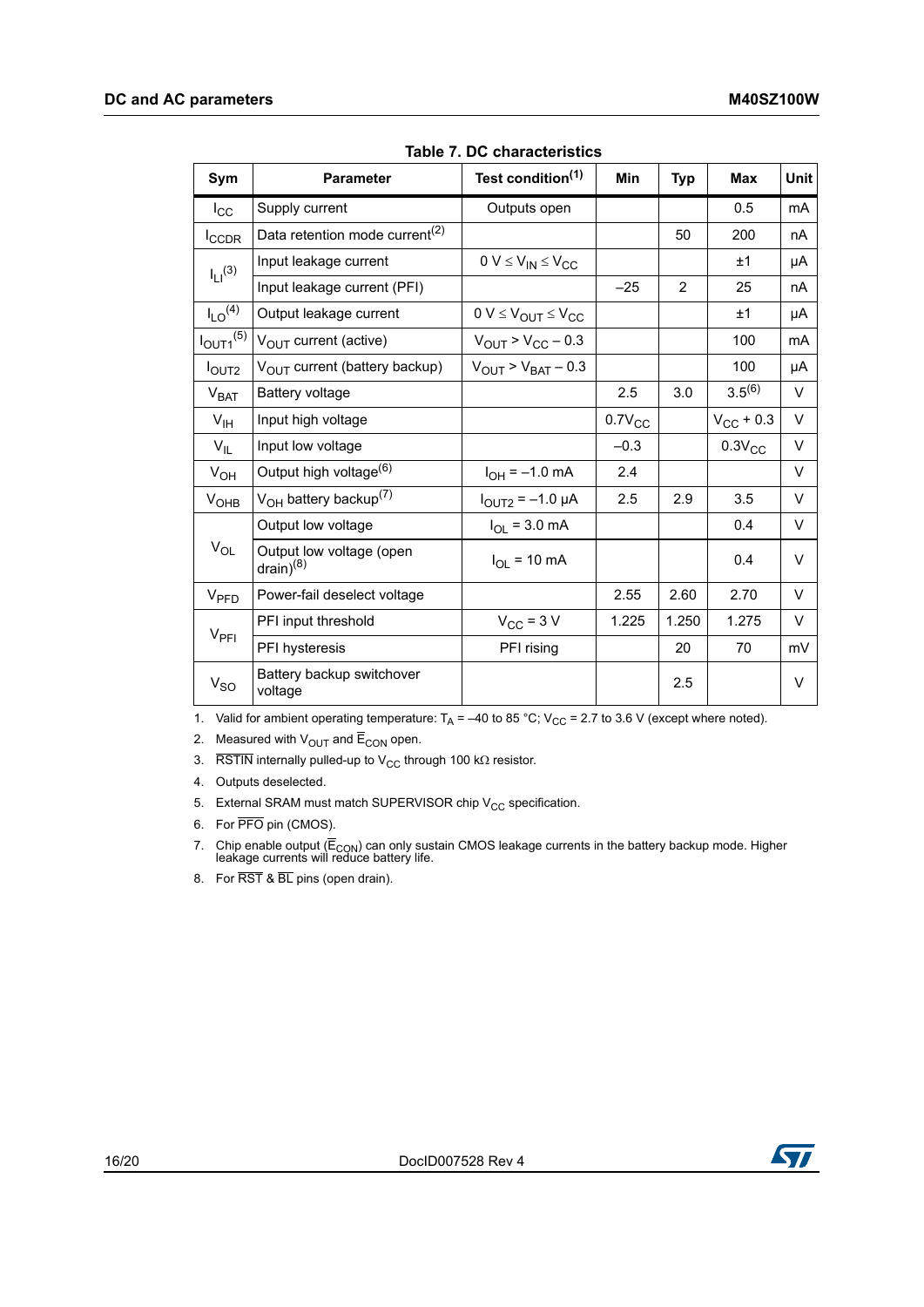## <span id="page-16-0"></span>**5 Package mechanical data**

In order to meet environmental requirements, ST offers these devices in different grades of ECOPACK® packages, depending on their level of environmental compliance. ECOPACK® specifications, grade definitions and product status are available at: *[www.st.com](http://www.st.com)*. ECOPACK® is an ST trademark.

<span id="page-16-2"></span>



#### *Note: Drawing is not to scale.*

#### **Table 8. SO16 – 16-lead plastic small outline package mechanical data**

<span id="page-16-1"></span>

|           | mm   |             |                          | inches |             |             |  |
|-----------|------|-------------|--------------------------|--------|-------------|-------------|--|
| Symbol    | Typ. | Min.        | Max.                     | Typ.   | Min.        | Max.        |  |
| A         |      |             | 1.75                     |        |             | 0.069       |  |
| A1        |      | 0.10        | 0.25                     |        | 0.004       | 0.010       |  |
| A2        |      |             | 1.60                     |        |             | 0.063       |  |
| B         |      | 0.35        | 0.46                     |        | 0.014       | 0.018       |  |
| C         |      | 0.19        | 0.25                     |        | 0.007       | 0.010       |  |
| D         |      | 9.80        | 10.00                    |        | 0.386       | 0.394       |  |
| E         |      | 3.80        | 4.00                     |        | 0.150       | 0.158       |  |
| e         | 1.27 | -           | $\overline{\phantom{m}}$ | 0.050  | —           | -           |  |
| H         |      | 5.80        | 6.20                     |        | 0.228       | 0.244       |  |
| L         |      | 0.40        | 1.27                     |        | 0.016       | 0.050       |  |
| a         |      | $0^{\circ}$ | $8^{\circ}$              |        | $0^{\circ}$ | $8^{\circ}$ |  |
| N         |      | 16          |                          |        | 16          |             |  |
| <b>CP</b> |      |             | 0.10                     |        |             | 0.004       |  |

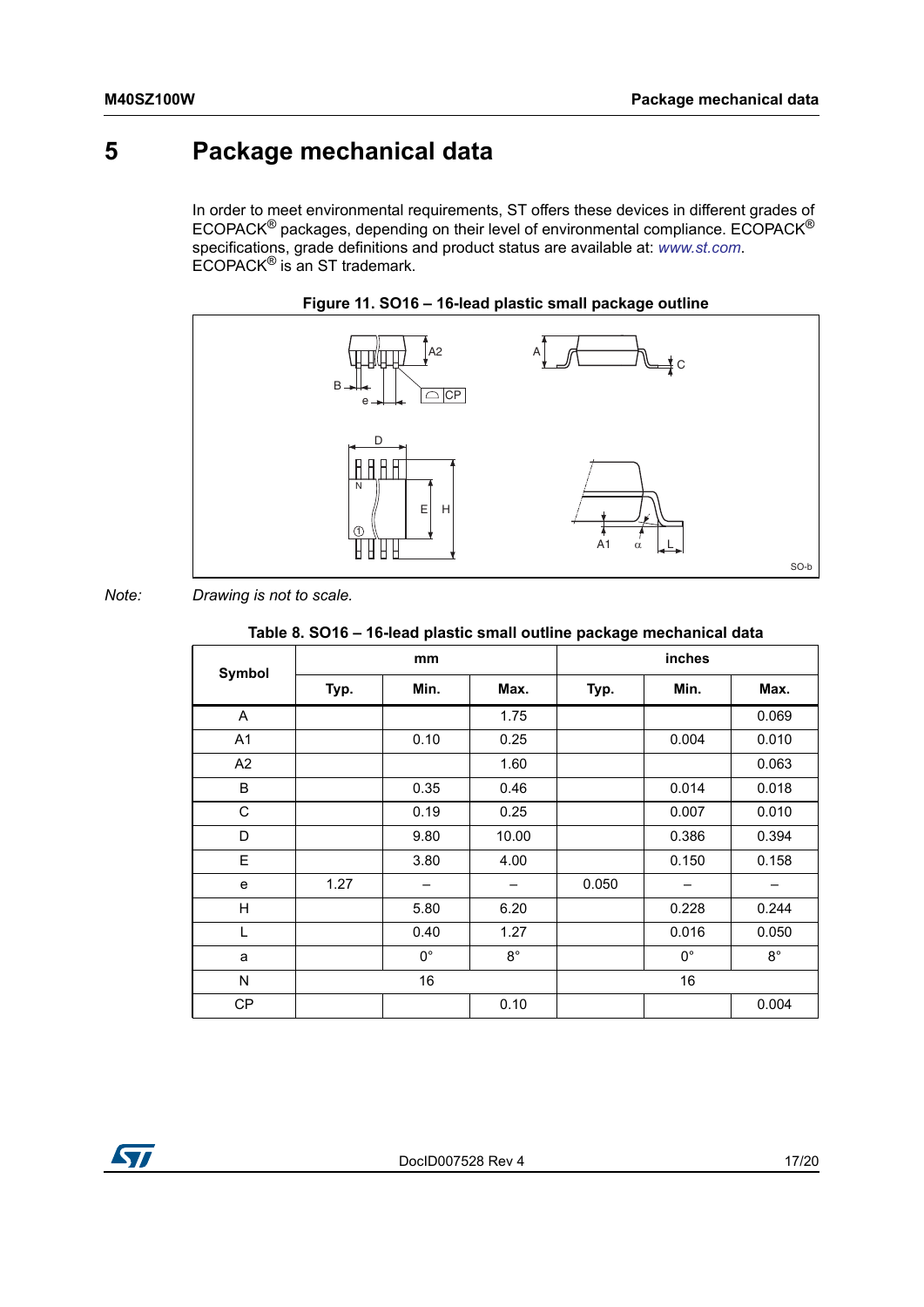## <span id="page-17-0"></span>**6 Part numbering**

<span id="page-17-1"></span>

For a list of available options (e.g., speed, package) or for further information on any aspect of this device, please contact the ST sales office nearest to you.

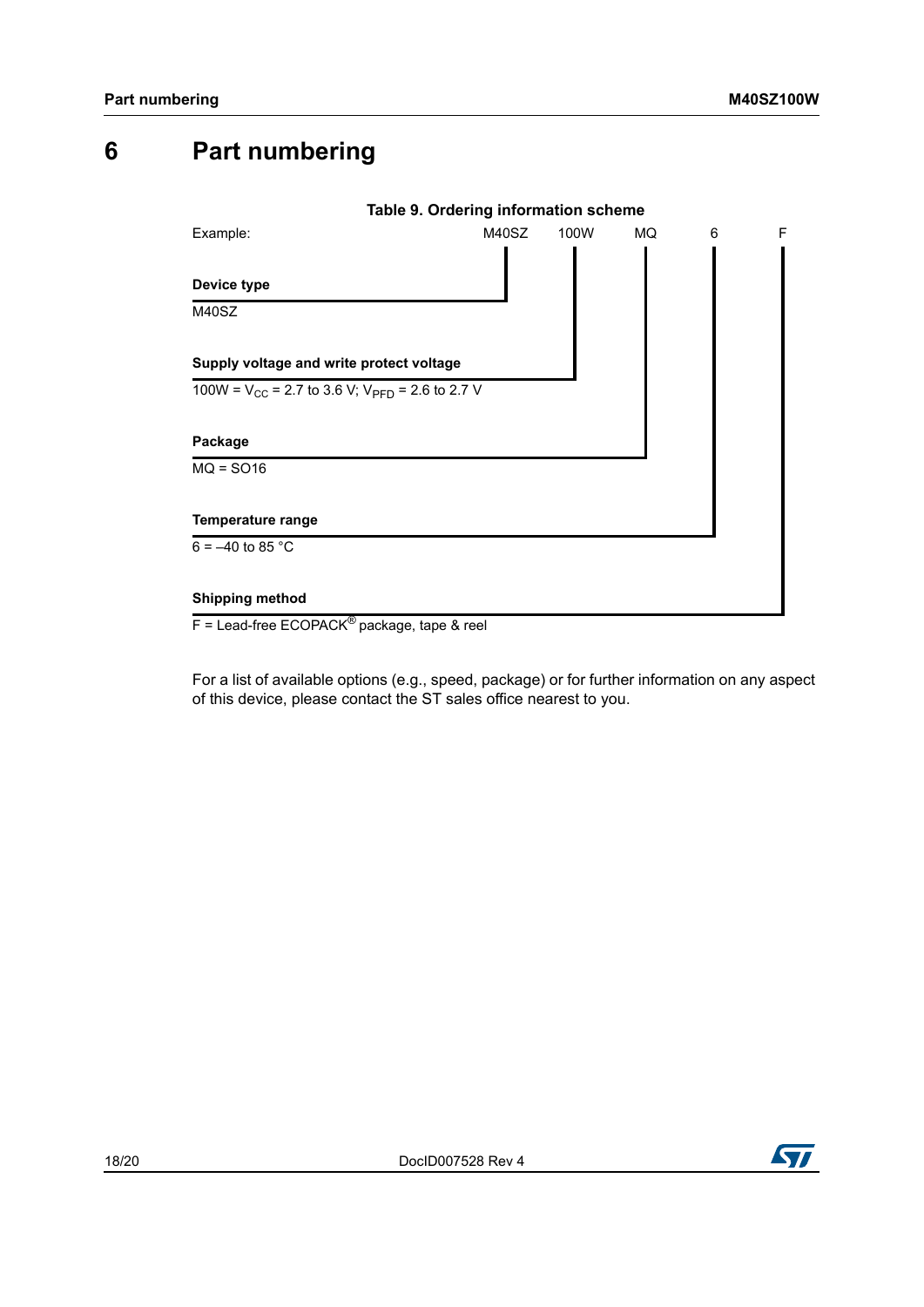# <span id="page-18-0"></span>**7 Revision history**

#### **Table 10. Document revision history**

<span id="page-18-1"></span>

| Date             | <b>Revision</b> | <b>Changes</b>                                                                                                                                                 |  |
|------------------|-----------------|----------------------------------------------------------------------------------------------------------------------------------------------------------------|--|
| Dec-2001         | 1.0             | First issue                                                                                                                                                    |  |
| 13-May-2002      | 1.1             | Modify reflow time and temperature footnote (Table 4)                                                                                                          |  |
| 01-Aug-2002      | 1.2             | Add marketing status (cover page; Table 9)                                                                                                                     |  |
| 15-Sep-2003      | 1.3             | Remove reference to M68xxx (obsolete) part ( <i>Figure 4</i> ); update<br>disclaimer                                                                           |  |
| 20-Nov-2007      | 2               | Reformatted document; added lead-free second level interconnect<br>information to cover page and Section 5: Package mechanical data;<br>updated Table 4 and 9. |  |
| 25-Oct-2010      | 3               | Updated cover page, Section 3, Table 9, ECOPACK <sup>®</sup> text in<br>Section 5; reformatted document; minor textual changes.                                |  |
| 16-Dec-2013<br>4 |                 | Removed SNAPHAT and SOH28 package option as well as 5 V part<br>(M40SZ100Y) from datasheet<br>Removed shipping option in tubes from Table 9                    |  |